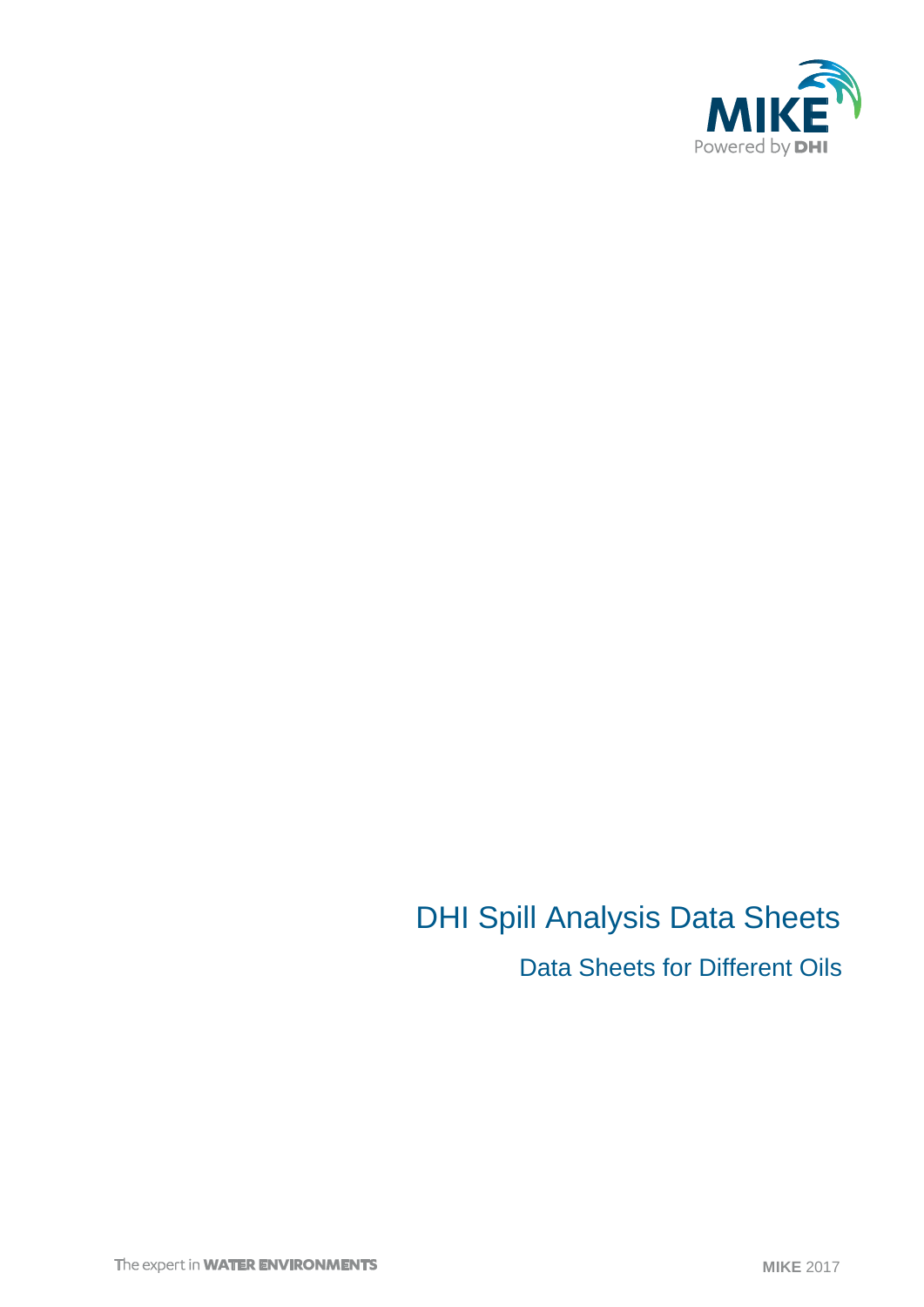

**DHI headquarters** Agern Allé 5 DK-2970 Hørsholm Denmark

+45 4516 9200 Telephone +45 4516 9333 Support +45 4516 9292 Telefax

mike@dhigroup.com www.mikepoweredbydhi.com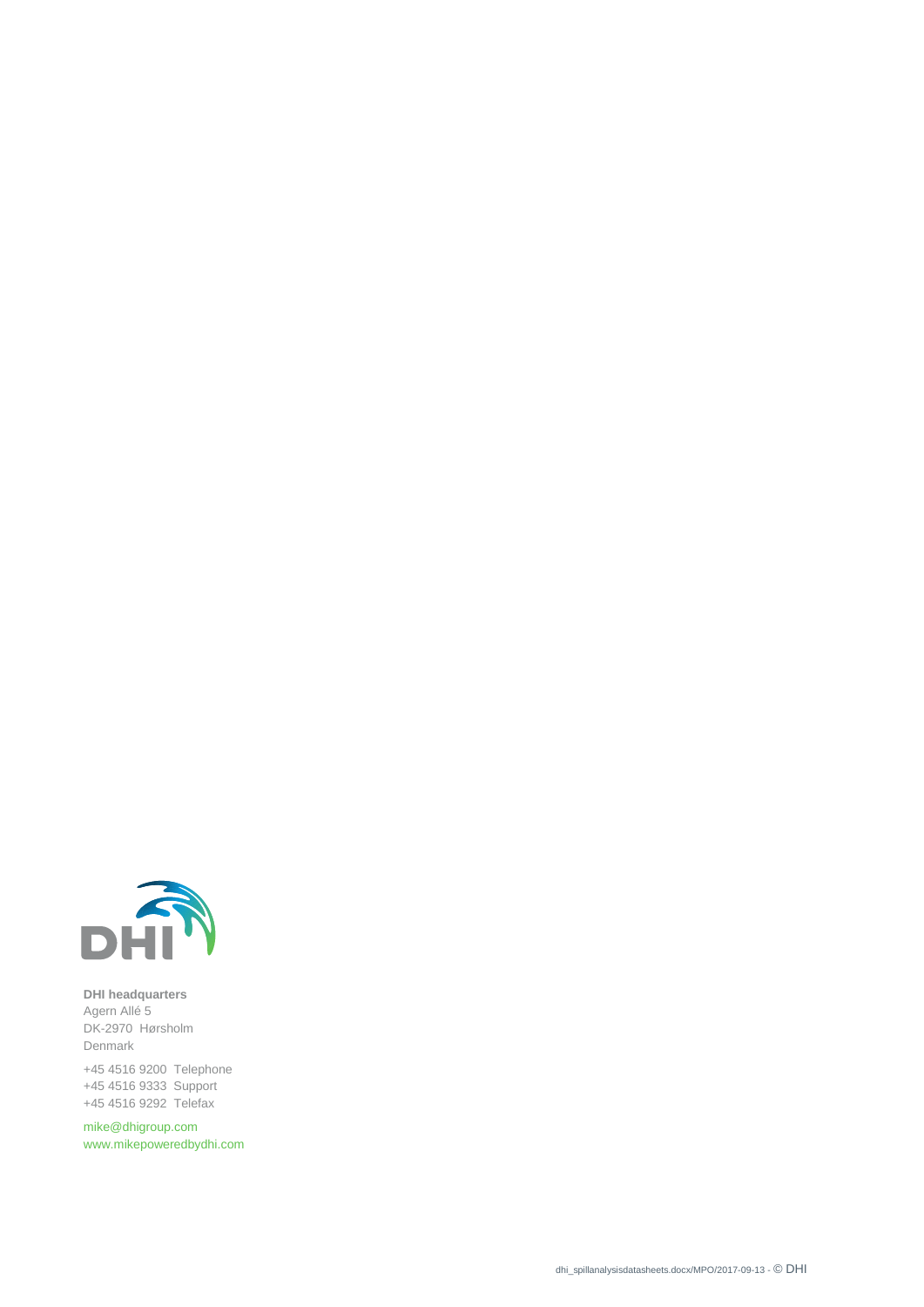

#### **CONTENTS**

DHI Spill Analysis Data Sheets Data Sheets for Different Oils

| $1 - 1$        |  |
|----------------|--|
| 2 <sup>1</sup> |  |
| 3              |  |
| $\overline{4}$ |  |
| 5              |  |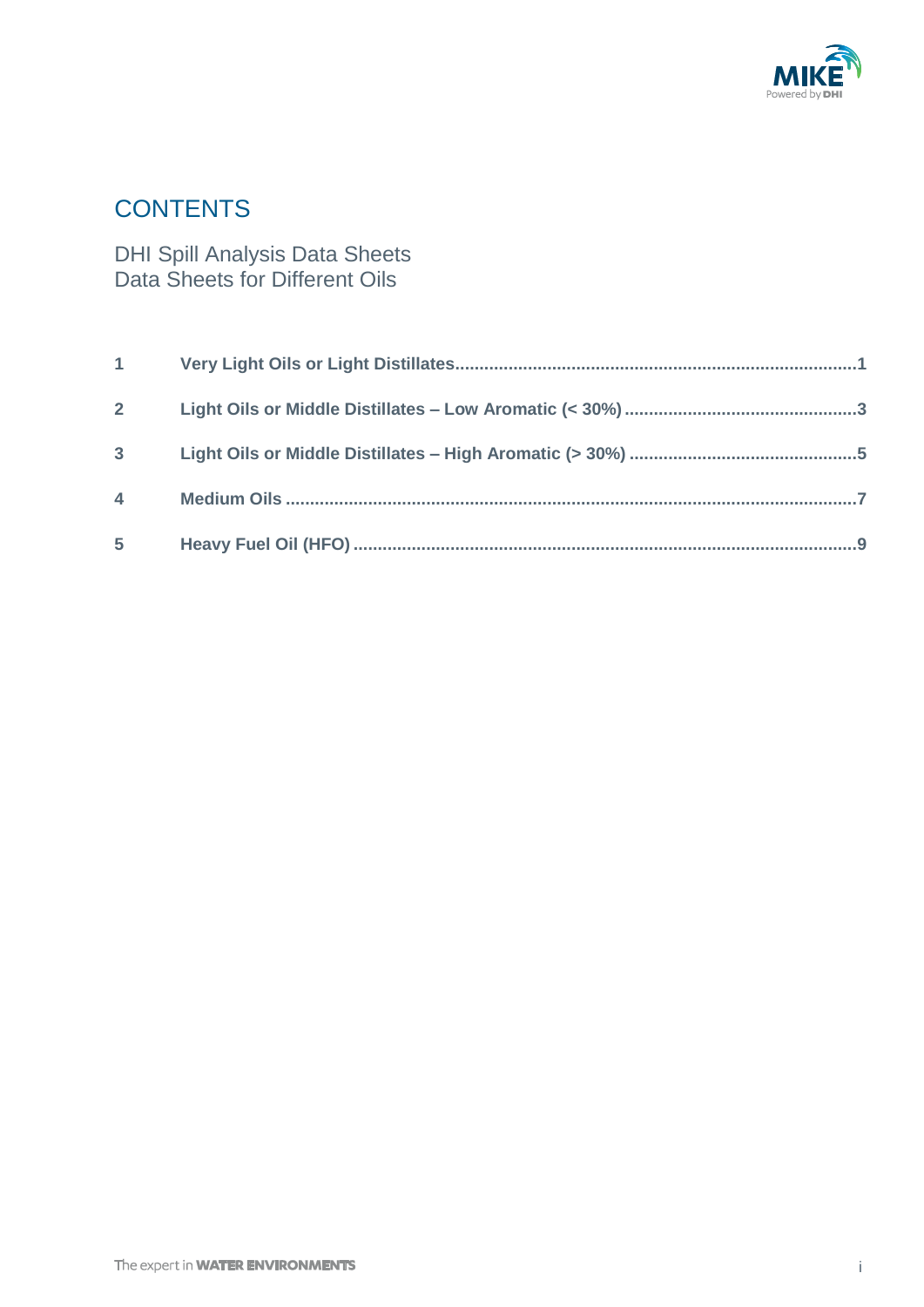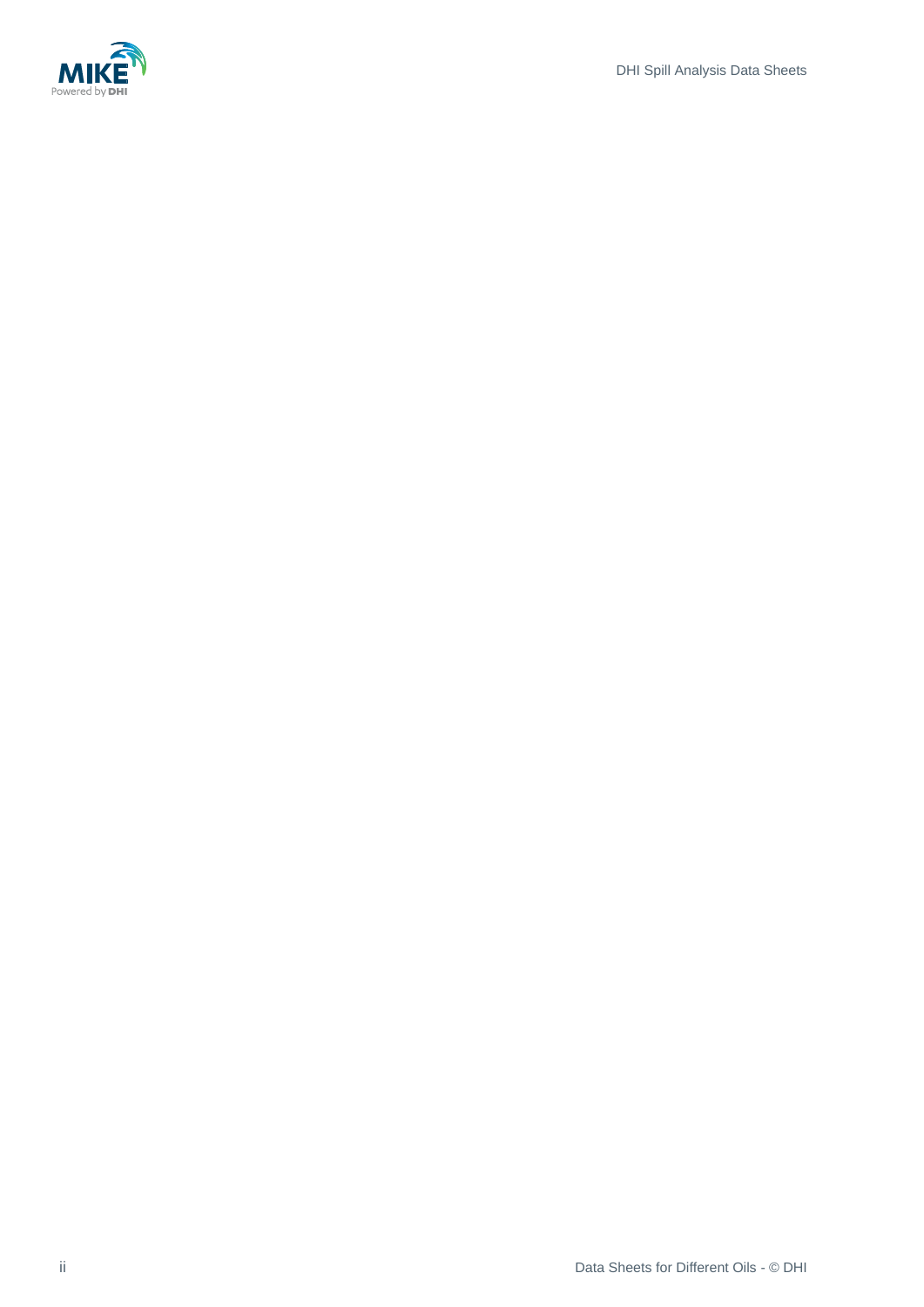

# 1 Very Light Oils or Light Distillates

| <b>Characterisation of Oil for Spill Analysis</b> |                                                                                                                                                                                                                                                                      |  |  |  |  |
|---------------------------------------------------|----------------------------------------------------------------------------------------------------------------------------------------------------------------------------------------------------------------------------------------------------------------------|--|--|--|--|
| <b>Oil Characteristics</b>                        | <b>Very Light Oils or Light Distillates</b>                                                                                                                                                                                                                          |  |  |  |  |
| Short description                                 | Basis for the characterization of the oil was the data from the Concawe product dossier<br>on kerosines/jet fuels /1/.                                                                                                                                               |  |  |  |  |
| Viscosity                                         | The viscosity of two of the oils is specified in /1/. The viscosity for both oils is specified to<br>be 2.0 cst at 20°C (range given as 1.5-2.5 cst for kerosenes; ).                                                                                                |  |  |  |  |
| Max water content                                 | No values for the max water content for the oils are specified. The oil is assessed to be<br>little capable of forming water-in-oil emulsions. Therefore, a low max value of 50% is<br>suggested.                                                                    |  |  |  |  |
| Asphaltene                                        | Asphaltene content not specified. However, a very low value is assumed -0.01 wt%,<br>which is the lowest value given for asphaltene content in /2/.                                                                                                                  |  |  |  |  |
| Wax                                               | Wax content not specified. However, a very low value is assumed -1 wt%, which is the<br>lowest value given for wax content in /2/.                                                                                                                                   |  |  |  |  |
| Destillation curve                                | Based on the specification given in /1/, the below distillation curve is produced.<br>1<br>0.9<br>0.8<br>0.7<br>$\mathfrak{D}_{[0,6]}$<br>$\frac{5}{16}$ 0.5<br>$\frac{1}{16}$ 0.4<br>0.3<br>0.2<br>0.1<br>0<br>350<br>400<br>450<br>500<br>550<br>Boiling point (K) |  |  |  |  |
| Aromatics                                         | A value of 20.3% for the content of aromatics was specified /1/. It was assumed that each<br>boiling fraction contains 20.3% aromatics                                                                                                                               |  |  |  |  |
| Cycloparaffins                                    | The content of cycloparaffins is reported as 27.4 wt% /1/. The content of paraffins is<br>reported as 50.5 wt%. The ratio between paraffins and cycloparaffins is thus 1.8. This<br>ratio was used for all paraffin fractions                                        |  |  |  |  |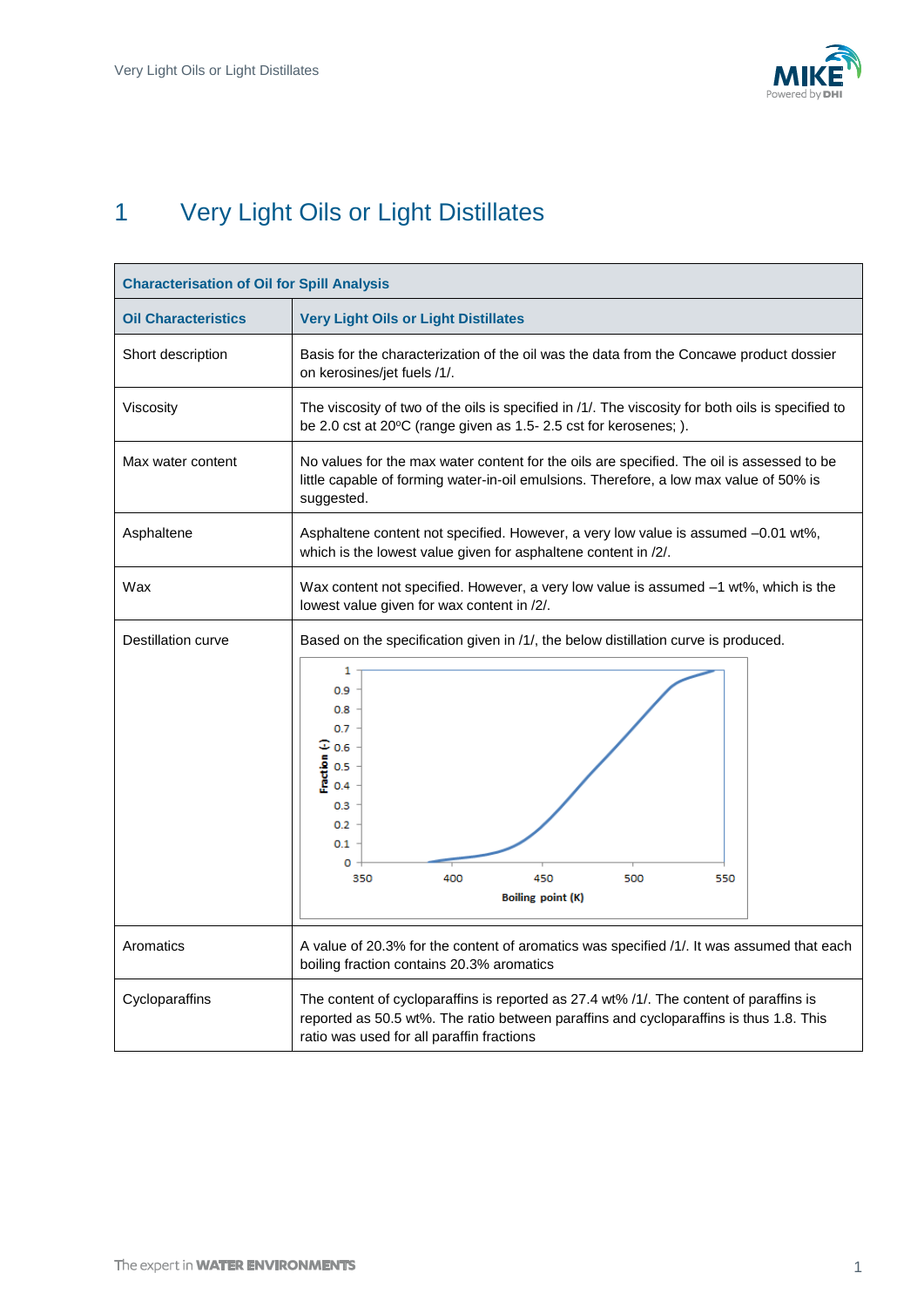

| Composition of oil |                                                                                                                                                                                          |          |               |  |  |
|--------------------|------------------------------------------------------------------------------------------------------------------------------------------------------------------------------------------|----------|---------------|--|--|
| fractions          | Oil fraction                                                                                                                                                                             | Tb $(C)$ | Content (ww%) |  |  |
|                    | C8-C12(Paraffins)                                                                                                                                                                        | 69-230   | 37.7          |  |  |
|                    | C13-C25 (Paraffins)                                                                                                                                                                      | 230-405  | 14            |  |  |
|                    | C6-C12 (Cycloparaffins)                                                                                                                                                                  | 70-230   | 20.5          |  |  |
|                    | C13-C23<br>(Cycloparaffins)                                                                                                                                                              | 230-405  | 7.6           |  |  |
|                    | C6-C11(Aromatics)                                                                                                                                                                        | 80-240   | 14.7          |  |  |
|                    | C12-C18 (Aromatics)                                                                                                                                                                      | 240-400  | 5.5           |  |  |
|                    | C9-C25 (Naphtene)                                                                                                                                                                        | 180-400  | 0             |  |  |
|                    | <b>Residuals</b>                                                                                                                                                                         | >400     | 0             |  |  |
|                    |                                                                                                                                                                                          |          |               |  |  |
| References         | /1/: Concawe (1995): Product dossier no. 94/106. Kerosines/jet fuels. CONCAWE's<br>Petroleum Products and Health Management Groups<br>/2/: Database contained in Adios 2, version 2.0.1. |          |               |  |  |
| Date               | June 2011.                                                                                                                                                                               |          |               |  |  |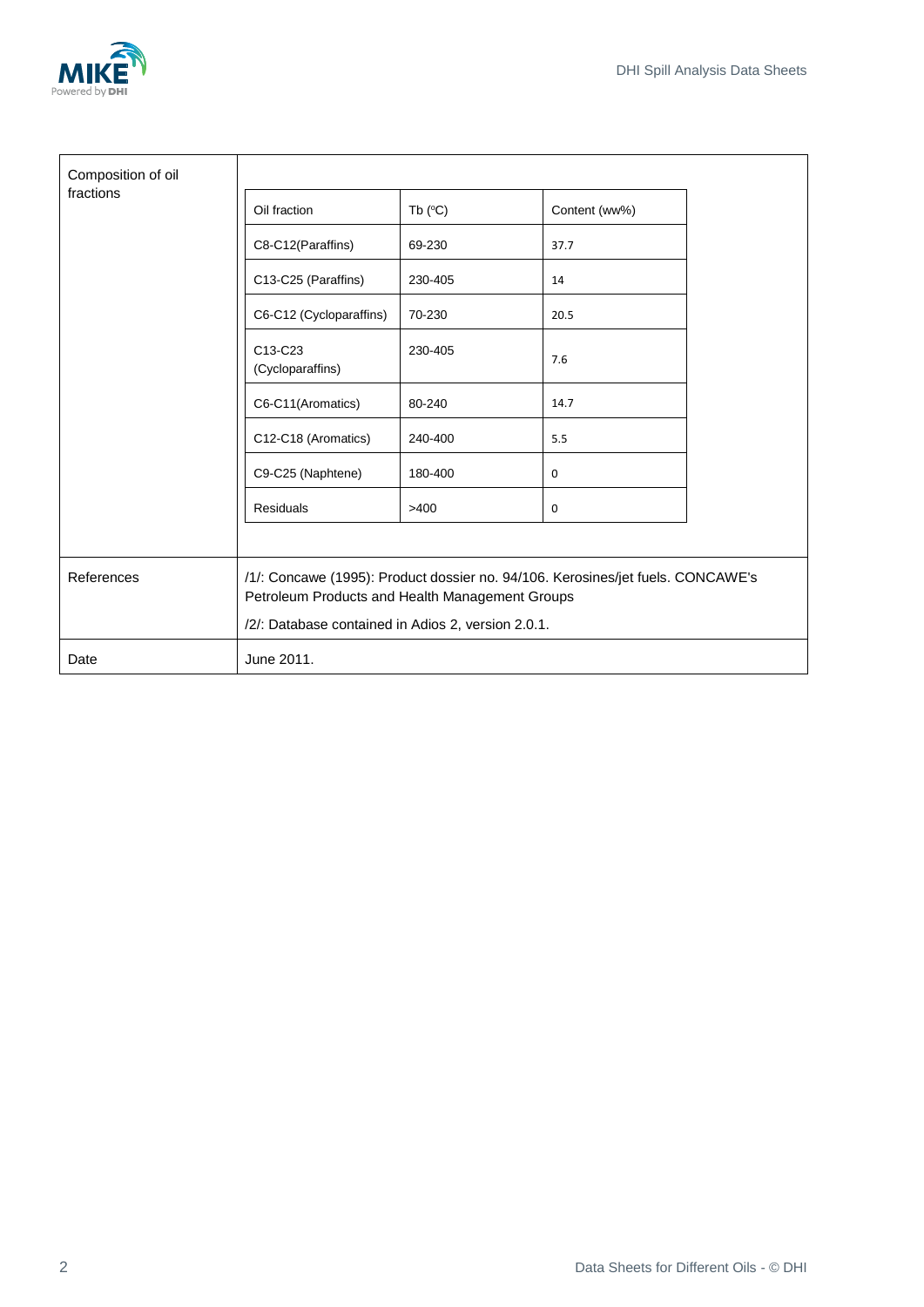

## 2 Light Oils or Middle Distillates – Low Aromatic (< 30%)

| <b>Characterisation of Oil for Spill Analysis</b> |                                                                                                                                                                                                                                                                                |  |  |  |
|---------------------------------------------------|--------------------------------------------------------------------------------------------------------------------------------------------------------------------------------------------------------------------------------------------------------------------------------|--|--|--|
| <b>Oil Characteristics</b>                        | Light Oils or Middle Distillates - Low Aromatic (< 30%)                                                                                                                                                                                                                        |  |  |  |
| Short description                                 | Basis for the characterization of the oil was the data for primarily Fuel Oils no 1 or 2 in the<br>Adios Oil database /1/. Supporting information was retrieved from the Concawe product<br>dossier on gas oils (diesel fuels/heating oils) /2/                                |  |  |  |
| Viscosity                                         | The viscosity of the oils are retrieved from /1/. The average viscosity is used: 2 cst at<br>40°C (std. dev. 0.7 cst).                                                                                                                                                         |  |  |  |
| Max water content                                 | No values for the max water content for the oils are specified. The oil is assessed to be<br>little capable of forming water-in-oil emulsions. Therefore, a low max value of 50% is<br>suggested.                                                                              |  |  |  |
| Asphaltene                                        | Asphaltene content not specified. However, a very low value is assumed -0.01 wt%,<br>which is the lowest value given for asphaltene content in /2/.                                                                                                                            |  |  |  |
| Wax                                               | Wax content was only specified for one oil: 1 wt%. Therefore, a low value is assumed -1<br>wt%.                                                                                                                                                                                |  |  |  |
| Destillation curve                                | Based on the specification given in /1/, the below distillation curve is produced.<br>1<br>0.9<br>0.8<br>0.7<br>$\mathfrak{D}_{0.6}$<br>$\frac{5}{6}$ 0.5<br>$\frac{5}{6}$ 0.4<br>0.3<br>0.2<br>0.1<br>o<br>450<br>400<br>500<br>550<br>600<br>650<br>700<br>Boiling point (K) |  |  |  |
| Aromatics                                         | Based on the information in /1/ and /2/, an average value of around 25% for the content<br>of aromatics was found appropriate. It was assumed that each boiling fraction contains<br>25% aromatics                                                                             |  |  |  |
| Cycloparaffins                                    | The content of cycloparaffins is reported to vary between 20.2 and 26.5 wt%, with an<br>average value of 24 wt% /2/. The average content of non-cyclic paraffins and olefins is<br>around 51 wt%.                                                                              |  |  |  |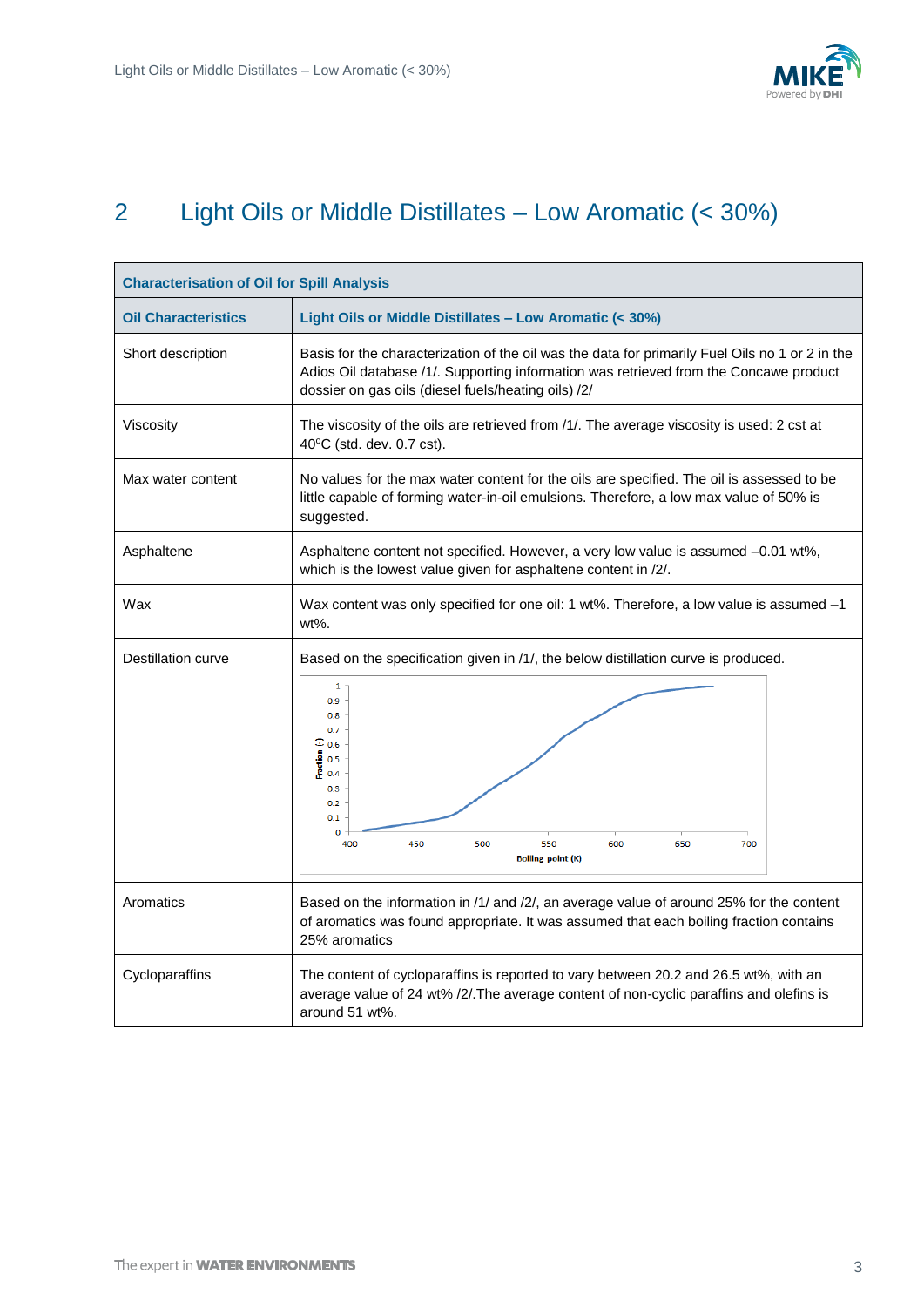

| Composition of oil                                                                   |                                                    |          |               |  |
|--------------------------------------------------------------------------------------|----------------------------------------------------|----------|---------------|--|
| fractions                                                                            | Oil fraction                                       | Tb $(C)$ | Content (ww%) |  |
|                                                                                      | C8-C12(Paraffins)                                  | 69-230   | 15.3          |  |
|                                                                                      | C13-C25 (Paraffins)                                | 230-405  | 35.7          |  |
|                                                                                      | C6-C12<br>(Cycloparaffins)                         | 70-230   | 7.2           |  |
|                                                                                      | C13-C23<br>(Cycloparaffins)                        | 230-405  | 16.8          |  |
|                                                                                      | C6-C11(Aromatics)                                  | 80-240   | 7.5           |  |
|                                                                                      | C12-C18 (Aromatics)                                | 240-400  | 17.5          |  |
|                                                                                      | C9-C25 (Naphtene)                                  | 180-400  | 0             |  |
|                                                                                      | <b>Residuals</b>                                   | >400     | 0             |  |
|                                                                                      |                                                    |          |               |  |
| References                                                                           | /1/: Database contained in Adios 2, version 2.0.1. |          |               |  |
| /2/: Concawe (1996): Product dossier no. 95/107. Gas oils (diesel fuels/heating oils |                                                    |          |               |  |
| Date                                                                                 | June 2011.                                         |          |               |  |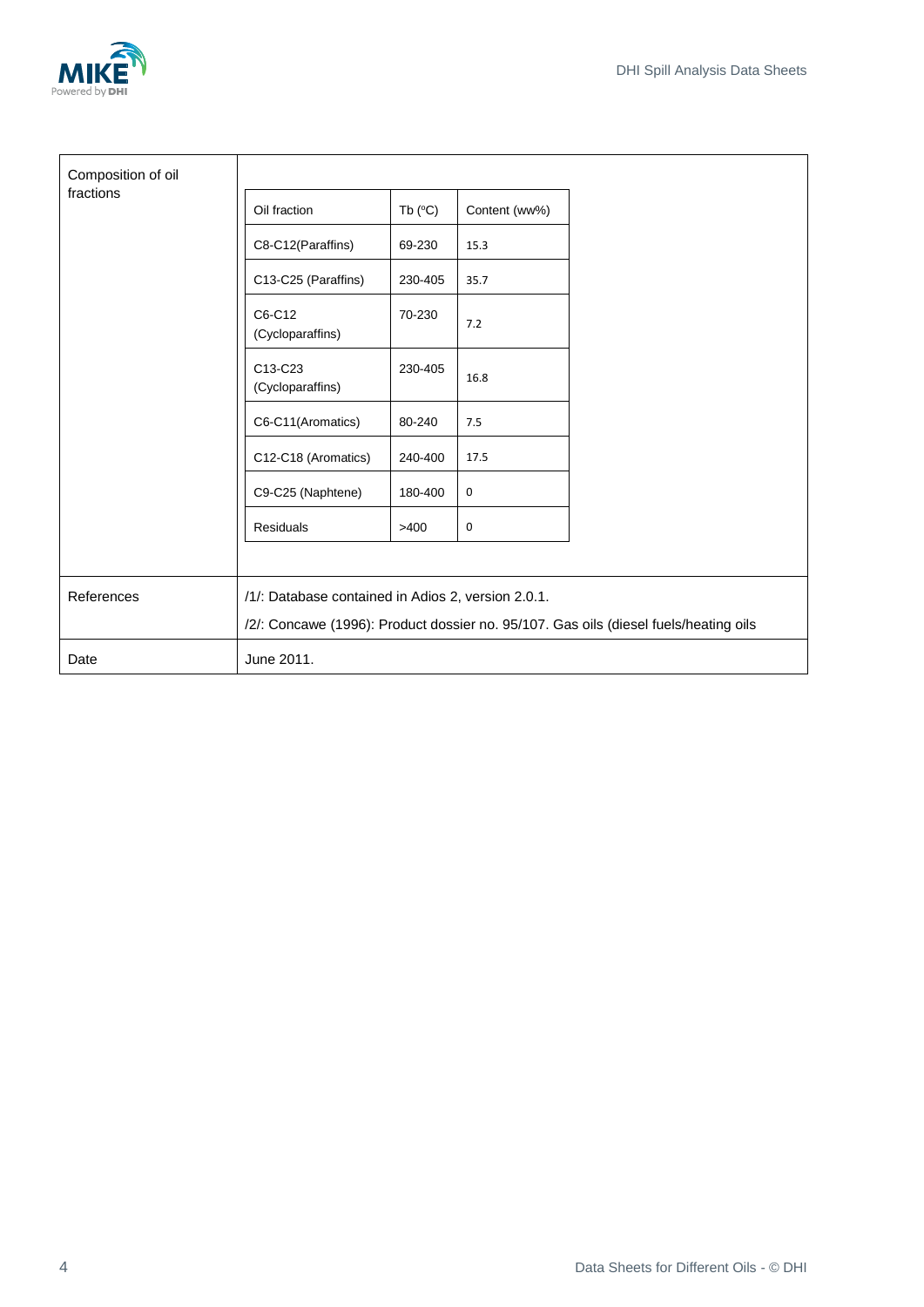

## 3 Light Oils or Middle Distillates – High Aromatic (> 30%)

| <b>Characterisation of Oil for Spill Analysis</b> |                                                                                                                                                                                                                                                                        |  |  |  |  |
|---------------------------------------------------|------------------------------------------------------------------------------------------------------------------------------------------------------------------------------------------------------------------------------------------------------------------------|--|--|--|--|
| <b>Oil Characteristics</b>                        | Light Oils or Middle Distillates - High Aromatic (> 30%)                                                                                                                                                                                                               |  |  |  |  |
| Short description                                 | Basis for the characterization of the oil was the data for primarily Fuel Oils no 1 or 2 in the<br>Adios Oil database /1/. Supporting information was retrieved from the Concawe product<br>dossier on gas oils (diesel fuels/heating oils) /2/                        |  |  |  |  |
| Viscosity                                         | The viscosity of the oils are retrieved from /1/. The average viscosity is used: 2 cst at<br>40°C (std. dev. 0.7 cst).                                                                                                                                                 |  |  |  |  |
| Max water content                                 | No values for the max water content for the oils are specified. The oil is assessed to be<br>little capable of forming water-in-oil emulsions. Therefore, a low max value of 50% is<br>suggested.                                                                      |  |  |  |  |
| Asphaltene                                        | Asphaltene content not specified. However, a very low value is assumed -0.01 wt%,<br>which is the lowest value given for asphaltene content in /2/.                                                                                                                    |  |  |  |  |
| Wax                                               | Wax content was only specified for one oil: 1 wt%. Therefore, a low value is assumed -1<br>wt%.                                                                                                                                                                        |  |  |  |  |
| Destillation curve                                | Based on the specification given in /1/, the below distillation curve is produced.<br>1<br>0.9<br>0.8<br>0.7<br>⊕ 0.6<br>$\frac{5}{6}$ 0.5<br>$\frac{5}{6}$ 0.4<br>0.3<br>0.2<br>0.1<br>Ō<br>450<br>500<br>600<br>650<br>700<br>400<br>550<br><b>Boiling point (K)</b> |  |  |  |  |
| Aromatics                                         | Based on the information in /2/, an average value of around 66% for the content of<br>aromatics was found appropriate. It was assumed that each boiling fraction contains 66%<br>aromatics                                                                             |  |  |  |  |
| Cycloparaffins                                    | The content of cycloparaffins is reported to vary between 8.2 and 10.3 wt%, with an<br>average value of 9 wt% /2/. The average content of non-cyclic paraffins and olefins is<br>around 24 wt% /2/.                                                                    |  |  |  |  |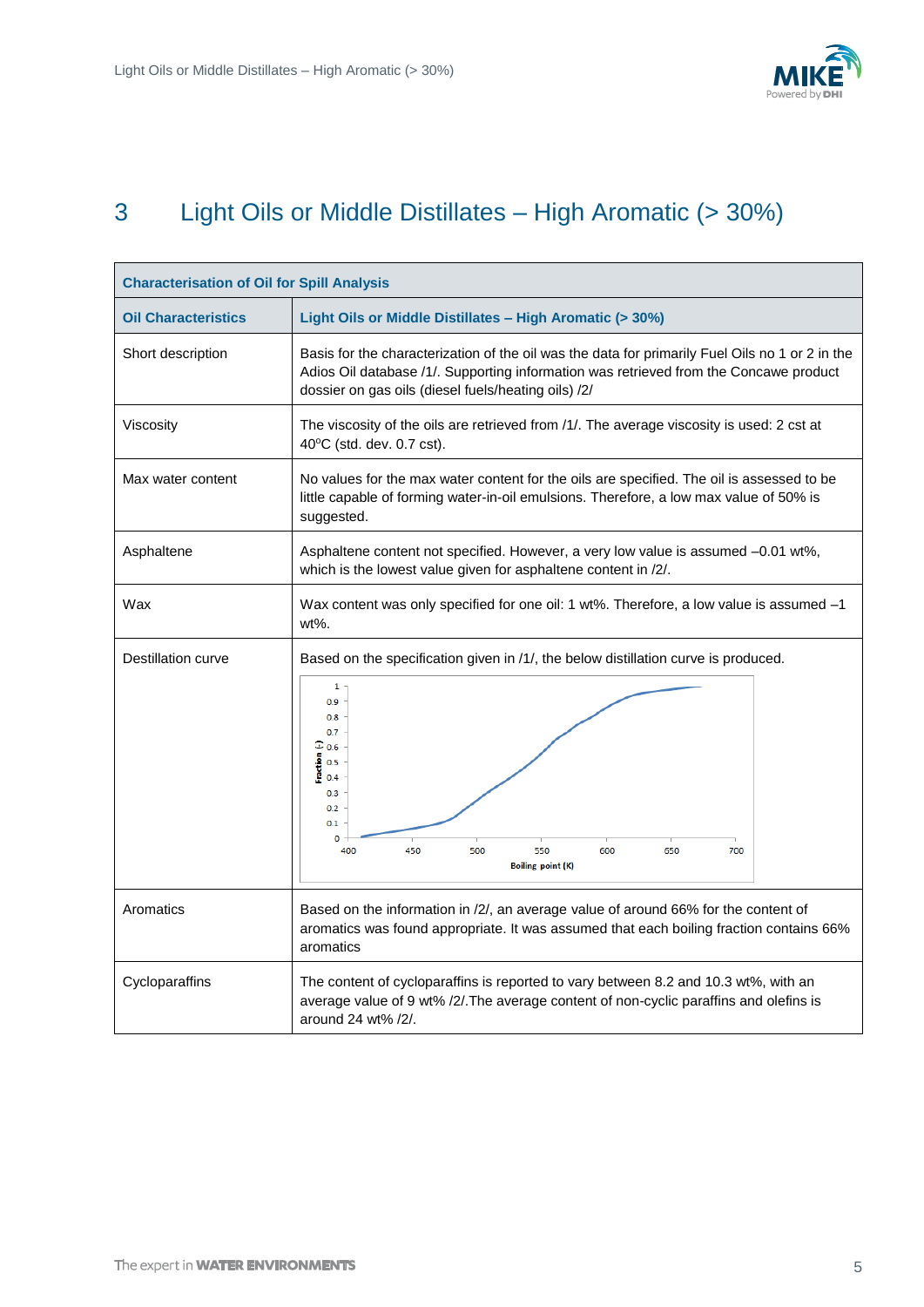

| Composition of oil |                                                                                      |          |               |  |
|--------------------|--------------------------------------------------------------------------------------|----------|---------------|--|
| fractions          | Oil fraction                                                                         | Tb $(C)$ | Content (ww%) |  |
|                    | C8-C12(Paraffins)                                                                    | 69-230   | 7.4           |  |
|                    | C13-C25 (Paraffins)                                                                  | 230-405  | 17.3          |  |
|                    | C6-C12<br>(Cycloparaffins)                                                           | 70-230   | 2.8           |  |
|                    | C13-C23<br>(Cycloparaffins)                                                          | 230-405  | 6.5           |  |
|                    | C6-C11(Aromatics)                                                                    | 80-240   | 19.8          |  |
|                    | C12-C18 (Aromatics)                                                                  | 240-400  | 46.2          |  |
|                    | C9-C25 (Naphtene)                                                                    | 180-400  | $\mathbf 0$   |  |
|                    | <b>Residuals</b>                                                                     | >400     | $\mathbf 0$   |  |
|                    |                                                                                      |          |               |  |
| References         | /1/: Database contained in Adios 2, version 2.0.1.                                   |          |               |  |
|                    | /2/: Concawe (1996): Product dossier no. 95/107. Gas oils (diesel fuels/heating oils |          |               |  |
| Date               | June 2011.                                                                           |          |               |  |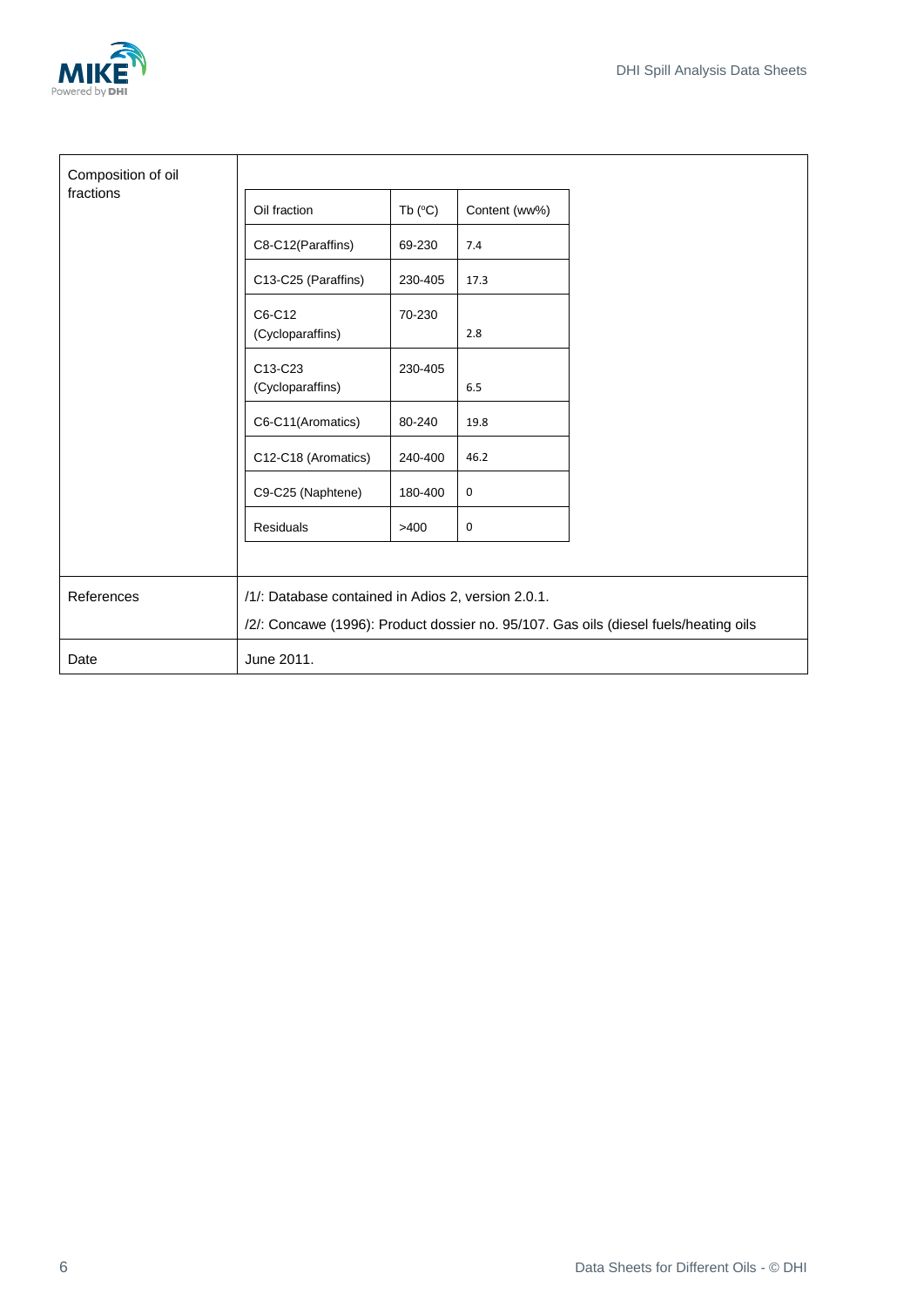

#### 4 Medium Oils

| <b>Characterisation of Oil for Spill Analysis</b> |                                                                                                                                                                                                                                                                                                       |  |  |  |  |
|---------------------------------------------------|-------------------------------------------------------------------------------------------------------------------------------------------------------------------------------------------------------------------------------------------------------------------------------------------------------|--|--|--|--|
| <b>Oil Characteristics</b>                        | <b>Medium Oils</b>                                                                                                                                                                                                                                                                                    |  |  |  |  |
| Short description                                 | Basis for the characterization of the oil was the data for crude oils of class 4 in the<br>Adios Oil database /1/.                                                                                                                                                                                    |  |  |  |  |
| Viscosity                                         | The viscosity of the oils are retrieved from /1/. The geomean viscosity is used: 1310 cst<br>at $40^{\circ}$ C.                                                                                                                                                                                       |  |  |  |  |
| Max water content                                 | No values for the max water content for the oils are specified. The oil is assessed to<br>have high capabilityof forming water-in-oil emulsions. Therefore, a max value of 85% is<br>suggested.                                                                                                       |  |  |  |  |
| Asphaltene                                        | The geomean asphaltene content of the selected oils is suggested: 11.5 wt% /1/.                                                                                                                                                                                                                       |  |  |  |  |
| Wax                                               | The geomean wax content of the selected oils is suggested: 2.2 wt% /1/.                                                                                                                                                                                                                               |  |  |  |  |
| Destillation curve                                | Based on the specification given in /1/, the below distillation curve is produced.<br>1<br>0.9<br>0.8<br>0.7<br>고 <sub>0.6</sub><br>incl.ion<br>0.5<br>0.4<br>0.3<br>0.2<br>0.1<br>O<br>400<br>450<br>500<br>650<br>700<br>750<br>800<br>850<br>550<br>600<br>900<br>950<br>1000<br>Boiling point (K) |  |  |  |  |
| Aromatics                                         | The geomean aromatic content of the selected oils is suggested: 33 wt% /1/. It was<br>assumed that each boiling fraction contains 33% aromatics                                                                                                                                                       |  |  |  |  |
| Paraffins                                         | Is is assumed that the ratio between cyclo-paraffins and paraffins is 1:2 in all oil<br>fractions.                                                                                                                                                                                                    |  |  |  |  |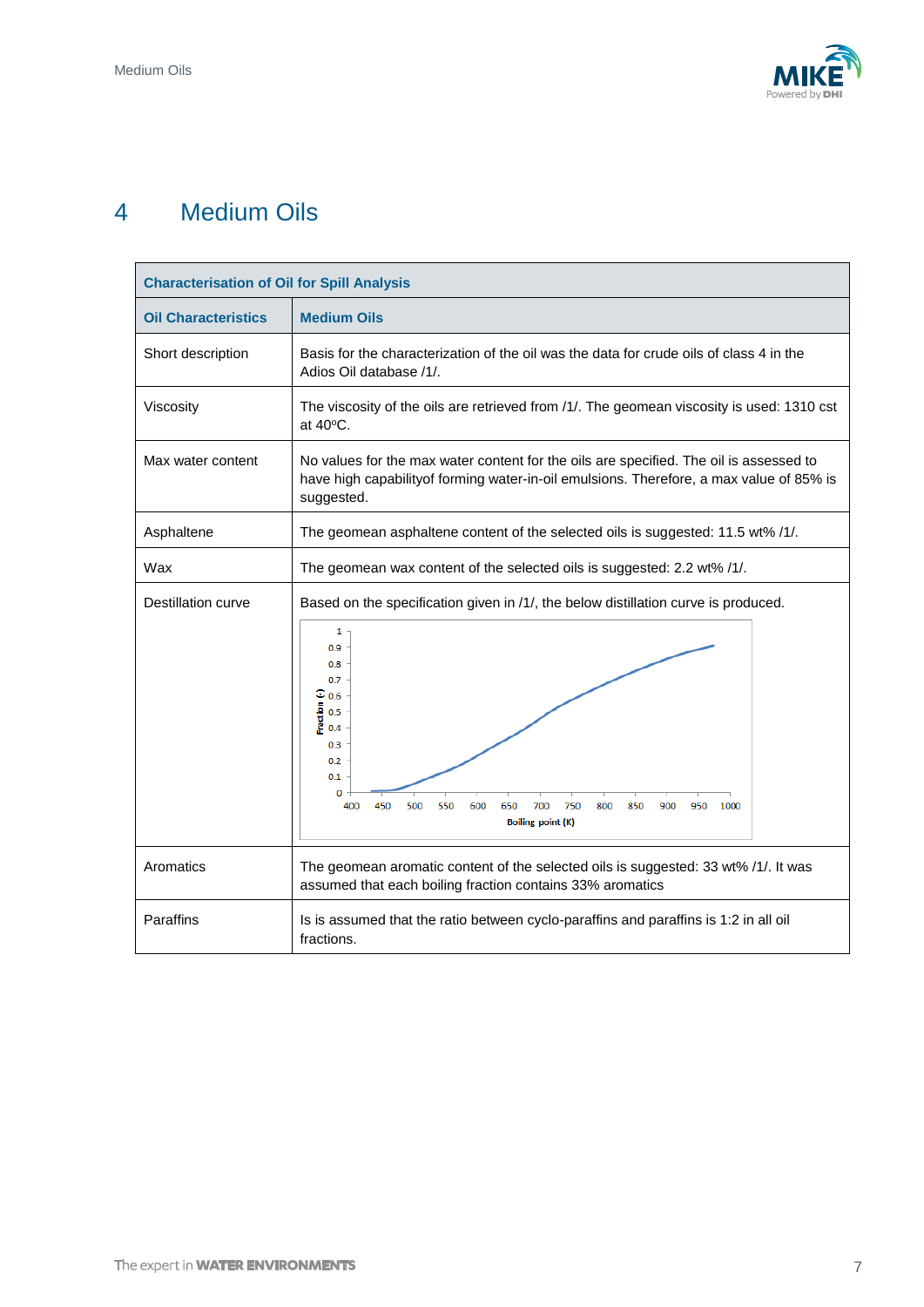

| Composition of oil<br>fractions |                                                    |          |               |  |
|---------------------------------|----------------------------------------------------|----------|---------------|--|
|                                 | Oil fraction                                       | Tb $(C)$ | Content (ww%) |  |
|                                 | C8-C12(Paraffins)                                  | 69-230   | 3.6           |  |
|                                 | C13-C25 (Paraffins)                                | 230-405  | 14.3          |  |
|                                 | C6-C12<br>(Cycloparaffins)                         | 70-230   | 1.8           |  |
|                                 | C13-C23<br>(Cycloparaffins)                        | 230-405  | 7.1           |  |
|                                 | C6-C11(Aromatics)                                  | 80-240   | 2.6           |  |
|                                 | C12-C18 (Aromatics)                                | 240-400  | 10.6          |  |
|                                 | C9-C25 (Naphtene)                                  | 180-400  | $\mathbf 0$   |  |
|                                 | <b>Residuals</b>                                   | >400     | 60            |  |
|                                 |                                                    |          |               |  |
| References                      | /1/: Database contained in Adios 2, version 2.0.1. |          |               |  |
| Date                            | June 2011.                                         |          |               |  |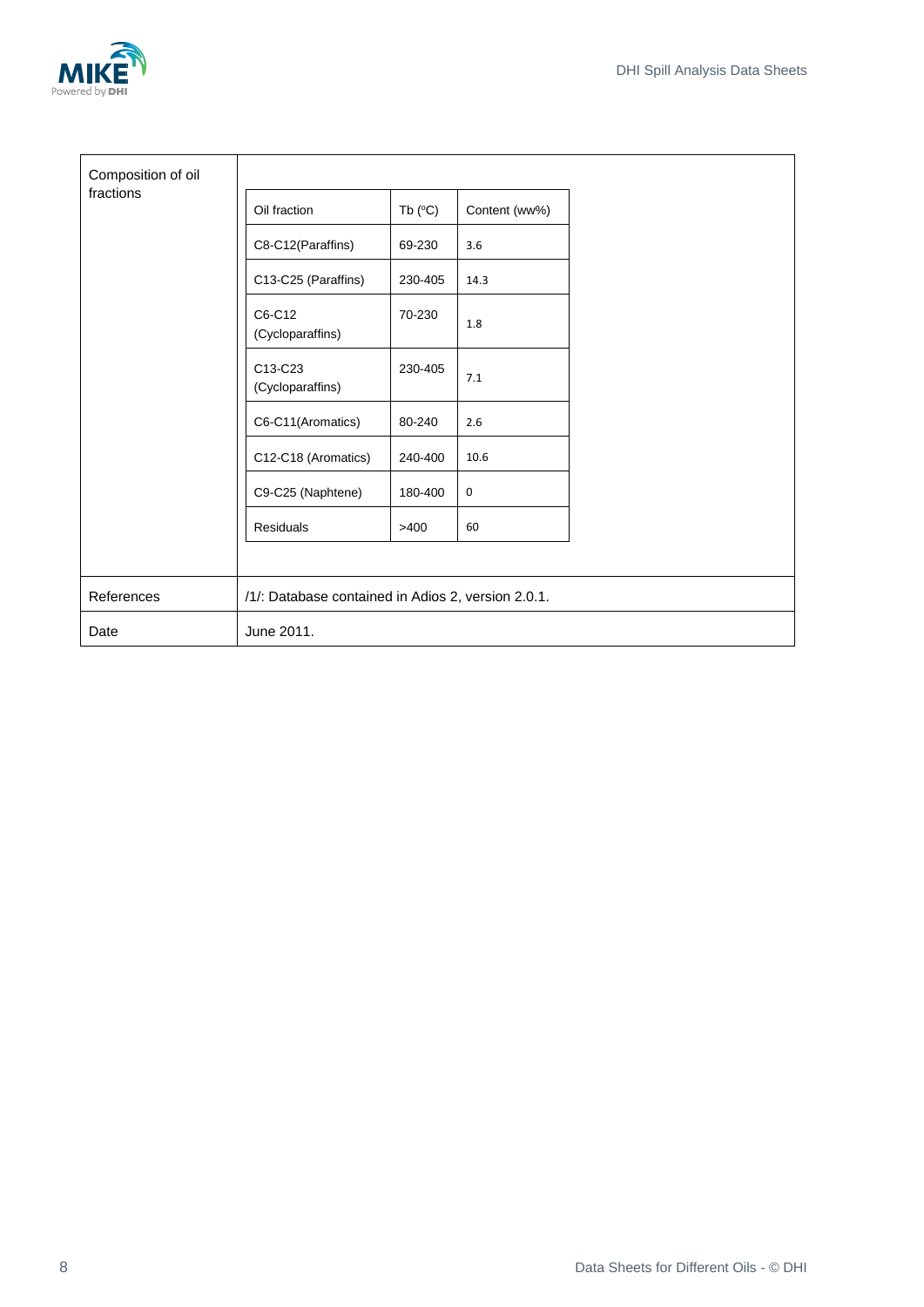

## 5 Heavy Fuel Oil (HFO)

| <b>Characterisation of Oil for Spill Analysis</b> |                                                                                                                                                                                                                                                    |  |  |  |  |  |
|---------------------------------------------------|----------------------------------------------------------------------------------------------------------------------------------------------------------------------------------------------------------------------------------------------------|--|--|--|--|--|
| <b>Oil Characteristics</b>                        | <b>Heavy Fuel Oil (HFO)</b>                                                                                                                                                                                                                        |  |  |  |  |  |
| Short description                                 | Basis for the characterization of the oil was the data for 4 HFO oils in the Adios Oil<br>database /1/: Bunker C Fuel Oil (Alaska), Bunker C Fuel Oil,                                                                                             |  |  |  |  |  |
|                                                   | Fuel Oil No.6 And Marine Intermediate Fuel Oil.                                                                                                                                                                                                    |  |  |  |  |  |
| Viscosity                                         | The viscosity of two of the oils is specified in /1/. The viscosity for both oils is specified<br>to be 211 cst at $50^{\circ}$ C.                                                                                                                 |  |  |  |  |  |
| Max water content                                 | No values for the max water content for the four oils are specified. The oil is assessed<br>to be very capable of forming water-in-oil emulsions due to the high content of<br>asphaltenes and wax. Therefore, a high max value of 85% is applied. |  |  |  |  |  |
| Asphaltene                                        | The asphaltene content was specified for all 4 of the selected oils (11%, 6%, 6%, 10%)<br>in /1/. The geomean value of 8% was applied.                                                                                                             |  |  |  |  |  |
| Wax                                               | The wax content was specified for 3 of the selected oils (2%, 12%, 12%) in /1/. The<br>geomean value of 7% was applied.                                                                                                                            |  |  |  |  |  |
| <b>Destillation curve</b>                         | Based on the distillation curves of the four oils, the distillation curve for the HFO oil was<br>found as the average fraction at each temperature. This gave the below distillation<br>curve:<br>0.9                                              |  |  |  |  |  |
|                                                   | 0.8<br>0.7<br>0.6<br>Fraction (-)<br>0.5<br>0.4<br>0.3<br>0.2<br>0.1<br>o<br>500<br>600<br>800<br>900<br>400<br>700<br>1.000<br>Boiling point (K)                                                                                                  |  |  |  |  |  |
| Aromatics                                         | The content of aromatics was specified for 3 of the selected oils (47%, 55%, 55%) in<br>/1/. The geomean value of 24% was applied. It was assumed that each boiling fraction<br>contains 24% aromatics                                             |  |  |  |  |  |
| Cycloparaffins                                    | The ratio between cycloparaffins to other paraffins in HFO was assumed to be 1:3. This<br>ratio was used for all paraffin fractions.                                                                                                               |  |  |  |  |  |